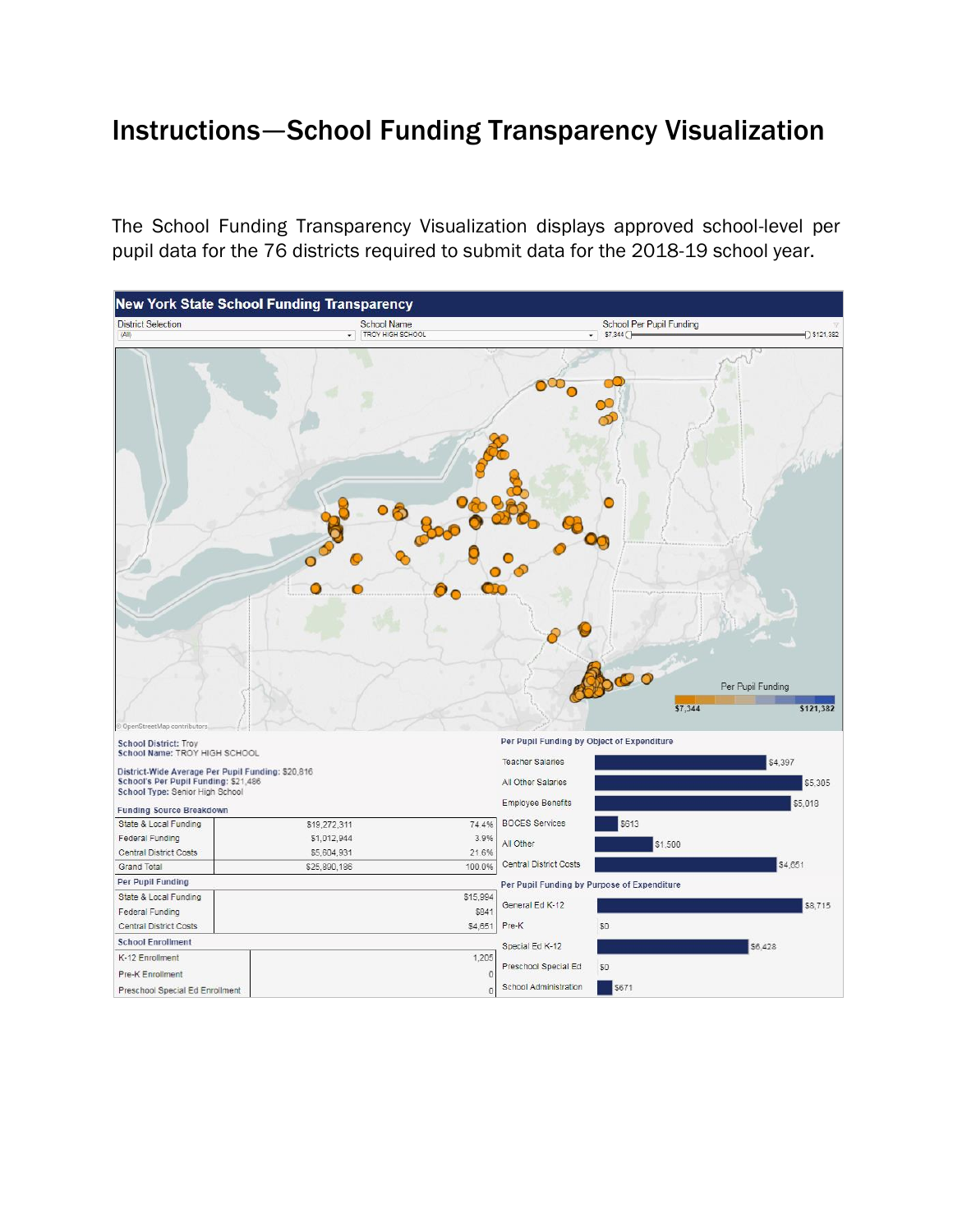1. Use the dropdown boxes at the top of the visualization to select a district and school. Selecting a district will zoom the map to display the selected district. Selecting a school will display that school's overall funding allocation, per pupil funding allocation, allocation by funding source, and school enrollment and student demographic data as reported in the district's *New York State School Funding Transparency Form*—below the map. Note: Users can search for a specific district and/or school in each respective dropdown box—just start typing.

| <b>District Selection</b>                                                                                                                                                                     |  |                     | <b>School Name</b>                                                    |                                             |         |         |
|-----------------------------------------------------------------------------------------------------------------------------------------------------------------------------------------------|--|---------------------|-----------------------------------------------------------------------|---------------------------------------------|---------|---------|
| Troy<br>$\overline{\mathbf{v}}$                                                                                                                                                               |  |                     | <b>TROY HIGH SCHOOL</b><br>▼                                          |                                             |         |         |
|                                                                                                                                                                                               |  |                     |                                                                       |                                             |         |         |
| <b>School District: Troy</b><br>School Name: TROY HIGH SCHOOL<br>District-Wide Average Per Pupil Funding: \$20,816<br>School's Per Pupil Funding: \$21,486<br>School Type: Senior High School |  |                     | Per Pupil Funding by Object of Expenditure<br><b>Teacher Salaries</b> |                                             | \$4,397 |         |
|                                                                                                                                                                                               |  |                     | <b>All Other Salaries</b>                                             |                                             | \$5,305 |         |
| <b>Funding Source Breakdown</b>                                                                                                                                                               |  |                     |                                                                       | <b>Employee Benefits</b>                    |         | \$5,018 |
| <b>State &amp; Local Funding</b>                                                                                                                                                              |  | \$19,272,311        | 74.4%                                                                 | <b>BOCES Services</b>                       | \$613   |         |
| <b>Federal Funding</b>                                                                                                                                                                        |  | 3.9%<br>\$1,012,944 |                                                                       | All Other                                   | \$1,500 |         |
| <b>Central District Costs</b>                                                                                                                                                                 |  | \$5,604,931         | 21.6%                                                                 |                                             |         |         |
| <b>Grand Total</b>                                                                                                                                                                            |  | \$25,890,186        | 100.0%                                                                | <b>Central District Costs</b>               |         | \$4,651 |
| <b>Per Pupil Funding</b>                                                                                                                                                                      |  |                     |                                                                       | Per Pupil Funding by Purpose of Expenditure |         |         |
| State & Local Funding<br><b>Federal Funding</b>                                                                                                                                               |  |                     | \$15,994<br>\$841                                                     | General Ed K-12                             |         | \$8,715 |
| <b>Central District Costs</b>                                                                                                                                                                 |  |                     | \$4,651                                                               | Pre-K                                       | \$0     |         |
| <b>School Enrollment</b>                                                                                                                                                                      |  |                     | Special Ed K-12                                                       |                                             | \$6,428 |         |
| K-12 Enrollment                                                                                                                                                                               |  |                     | 1,205                                                                 |                                             |         |         |
| <b>Pre-K Enrollment</b>                                                                                                                                                                       |  |                     | $\Omega$                                                              | Preschool Special Ed                        | \$0     |         |
| Preschool Special Ed Enrollment                                                                                                                                                               |  |                     | $\Omega$                                                              | <b>School Administration</b>                | \$671   |         |
| <b>Student Demographics</b>                                                                                                                                                                   |  |                     |                                                                       | <b>Instructional Media</b>                  | s139    |         |
| K-12 English Language Learner %<br>3.1%                                                                                                                                                       |  |                     | \$881<br><b>Pupil Support Services</b>                                |                                             |         |         |
| K-12 Free and Reduced Price Lunch %                                                                                                                                                           |  | 60.0%               |                                                                       |                                             |         |         |
| K-12 Students With Disabilities %                                                                                                                                                             |  |                     | 13.4%                                                                 | <b>Central District Costs</b>               |         | \$4,651 |

2. Alternatively, mousing-over and clicking a school in the visualization will present a link to that school's overall funding allocation, per pupil funding allocation, allocation by funding source, and school enrollment and student demographic data. Clicking the link will display this data below the map.